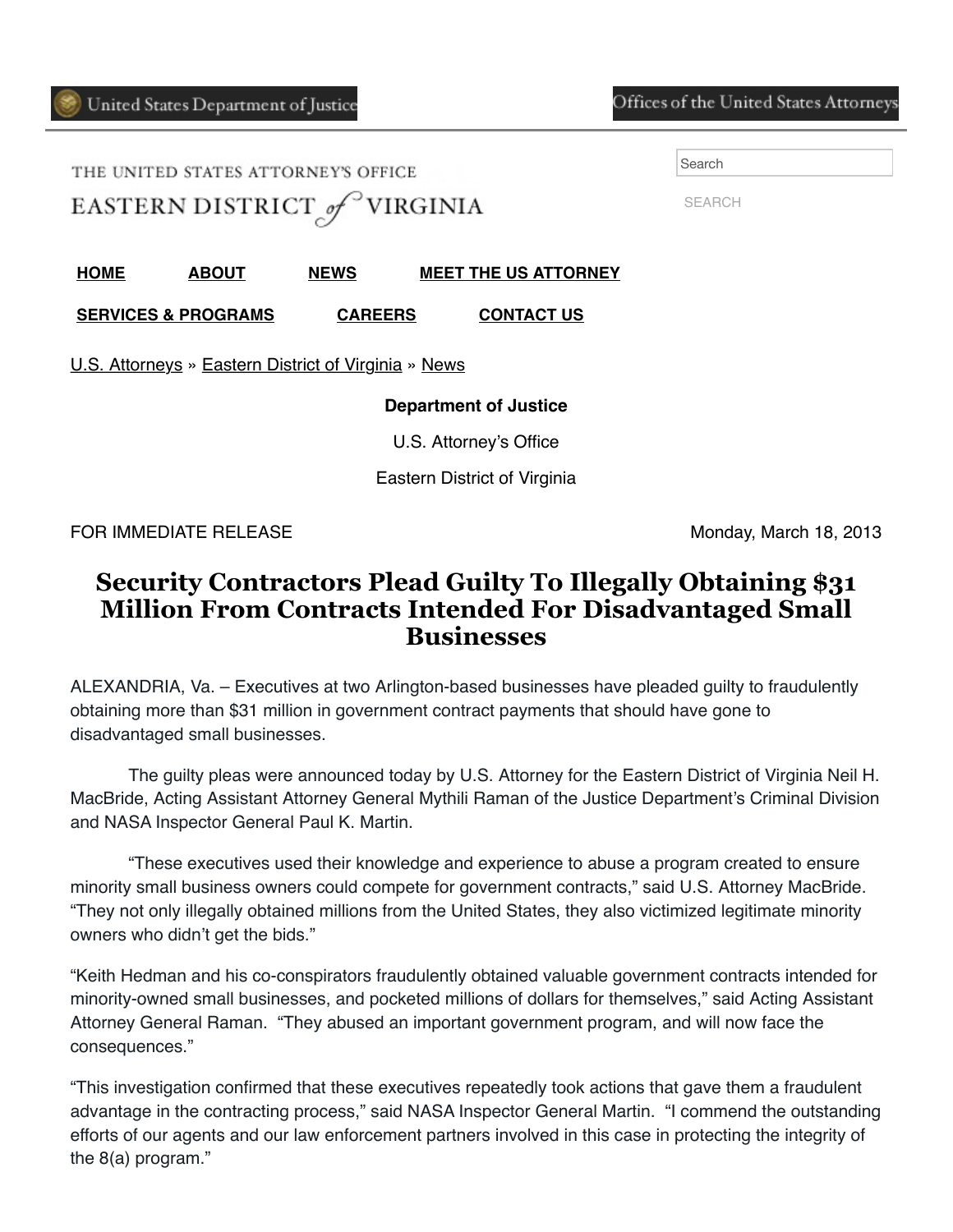According to court documents, Keith Hedman, 53, of Arlington, Va., formed an Arlington-based security service consulting company in approximately 2001. Hedman formed the company, listed as Company A in court filings, with an African-American woman who was listed as its president and CEO to enable the company to participate in the Small Business Administration's (SBA) Section 8(a) program, which enables certain small businesses to receive sole-source and competitive-bid contracts set aside for minority-owned and disadvantaged small businesses. In 2001, Hedman's company received approval to participate in the 8(a) program on the basis of the African-American president and CEO's listed role, but when she left the company in 2003, Hedman became its sole owner and the company was no longer 8(a)-eligible.

 Hedman admitted that in 2003 he created a shell company, listed as Company B in court records, to ensure he could continue to gain access to 8(a) contracting preferences for which Company A was not qualified. Prior to applying for the shell company's 8(a) status, Hedman selected an employee, Dawn Hamilton, 48, of Brownsville, Md., to serve as a figurehead owner based on her Portuguese heritage and history of social disadvantage, when in reality the new company would be managed by Hedman and senior leadership at Company A. To deceive the SBA, they falsely claimed that Hamilton formed and founded the company and that she was the only member of the company's management. They continued to mislead the SBA through 2012, even lying to the SBA to overcome a protest filed by another company accusing Hedman's former company and the shell company of being inappropriately affiliated.

 From Company B's creation through February 2012, Hedman – not Hamilton – exercised ultimate decision-making authority and control over the company by controlling its finances, allocation of personnel and government contracting activities. Hedman nonetheless maintained the impression that Hamilton was leading the company, including through forgeries of signatures by Hamilton to documents she had not seen or drafted. Hedman also retained ultimate control over the shell business's bank accounts throughout its existence. In 2011, Hedman withdrew \$1 million in cash from Company B's accounts and gave the funds in cash to Hamilton and three other co-conspirators. In total, Hedman and Hamilton secured through the shell company more than \$31 million in government contract payments, which generated more than \$6 million in salary and payments for the conspirators that they were not entitled to receive.

 In addition, Hedman admitted that he agreed to pay a \$50,000 bribe through the shell business to a U.S. government contracting official for the official's help in securing contracts for Company B.

 Hedman and Hamilton pleaded guilty on March 13 and March 15, 2013, respectively, in U.S. District Court for the Eastern District of Virginia to major government fraud and face a maximum penalty of 10 years in prison and a multimillion-dollar fine for that charge. Hedman also pleaded guilty to conspiracy to commit bribery, which carries a maximum penalty of five years in prison. Hedman agreed to forfeit more than \$6.3 million, and Hamilton agreed to forfeit more than \$1.2 million. Hedman is scheduled to be sentenced on June 21, 2013, before U.S. District Judge Gerald Bruce Lee. Hamilton's sentencing is scheduled for June 21, 2013, before U.S. District Judge T. S. Ellis, III.

 In addition, the following individuals have also pleaded guilty to major fraud or conspiracy to commit major fraud:

• David George Lux, 66, of Springfield, Va., pleaded guilty today before U.S. District Judge Leonie M. Brinkema. Lux served as the chief financial officer at Company A from 2007 through February 2012 and performed work for Company B throughout that time while officially on Company A's payroll. He is scheduled to be sentenced on June 14, 2013, by Judge Brinkema.